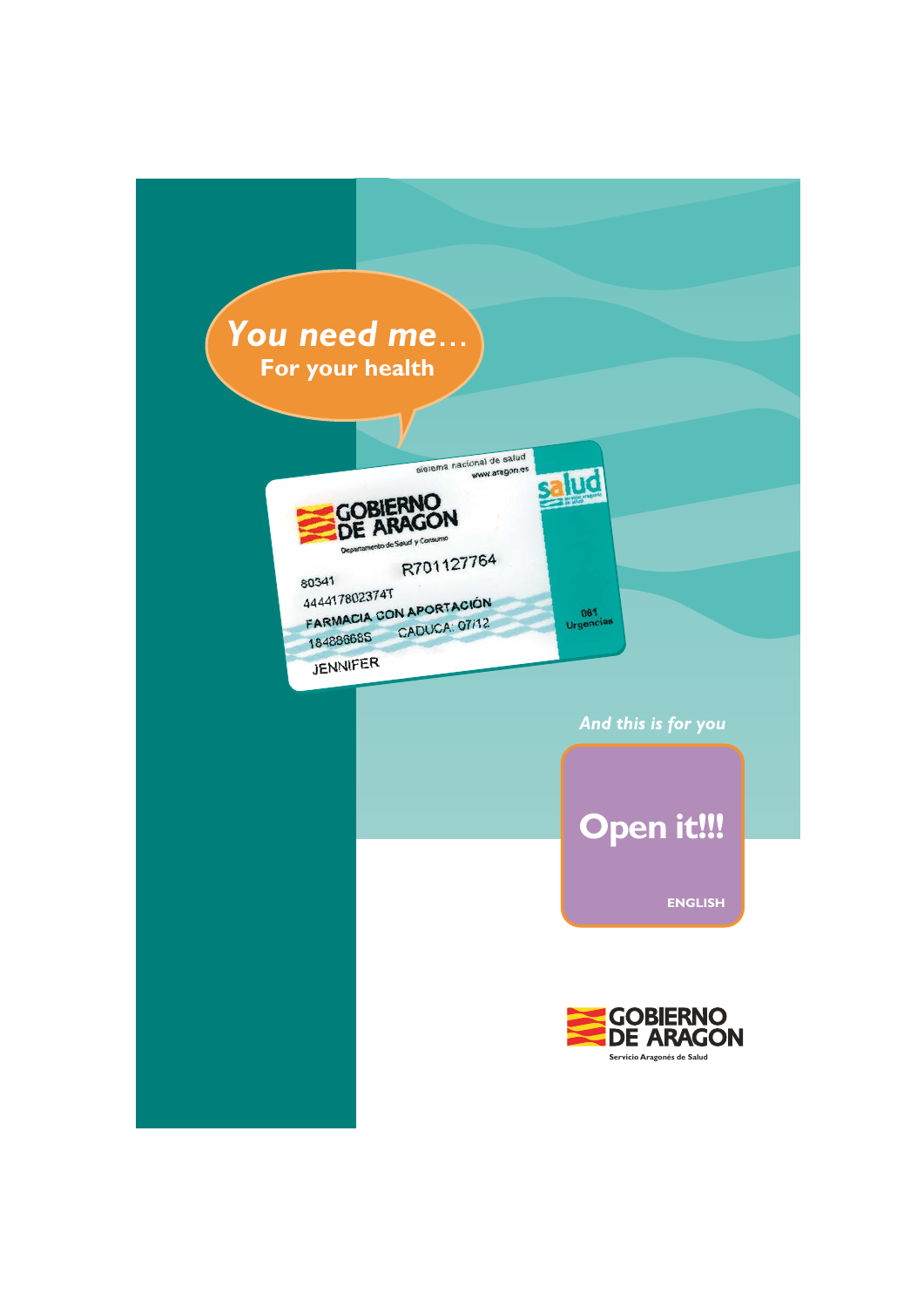## **HEALTH CARD**

In order to receive proper care. I need to have my own personal health card (tarjeta sanitaria).



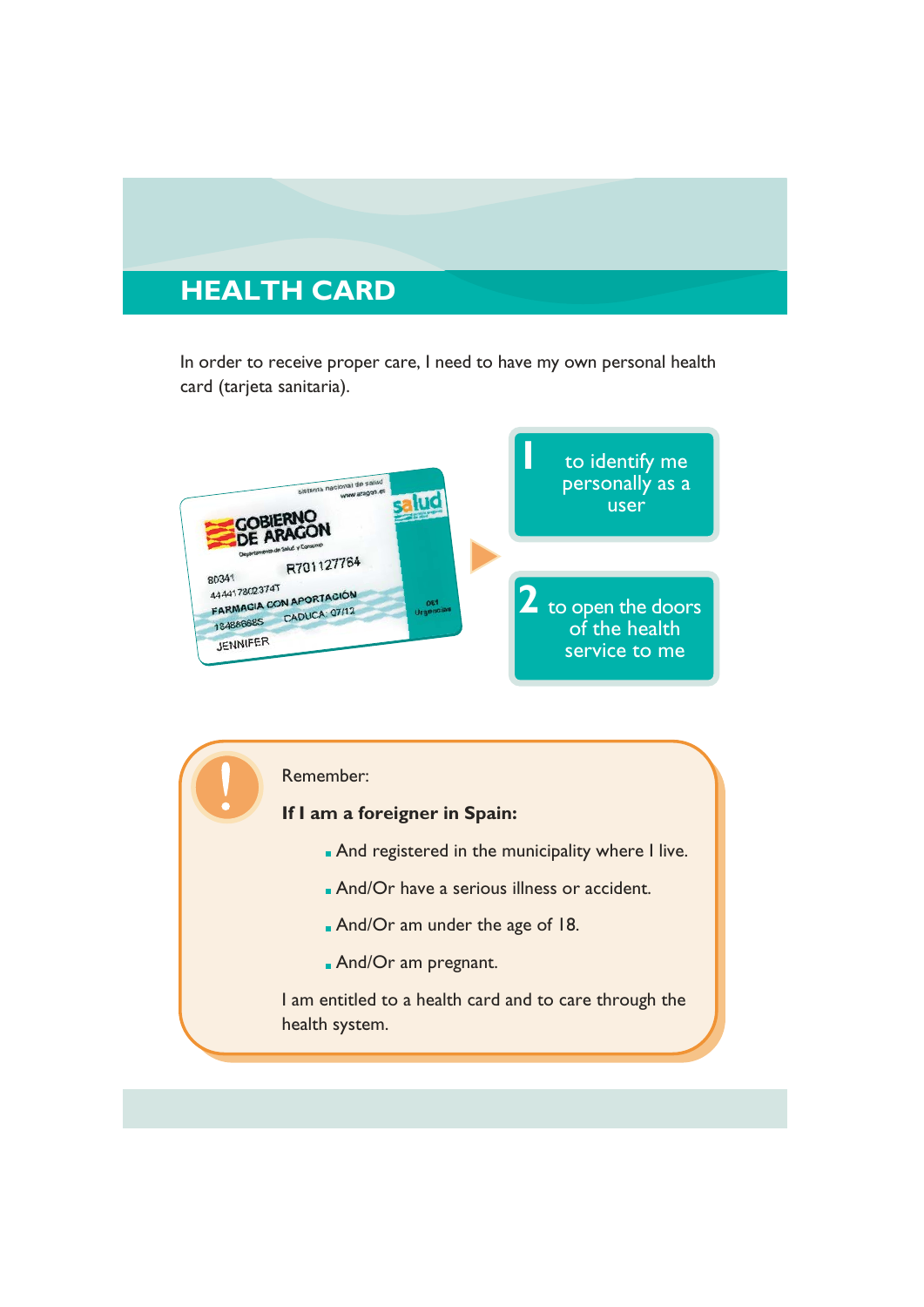## **HOW AND WHERE DO I REQUEST IT?**

#### BY SHOWING THE FOLLOWING AT THE HEALTH CENTRE:

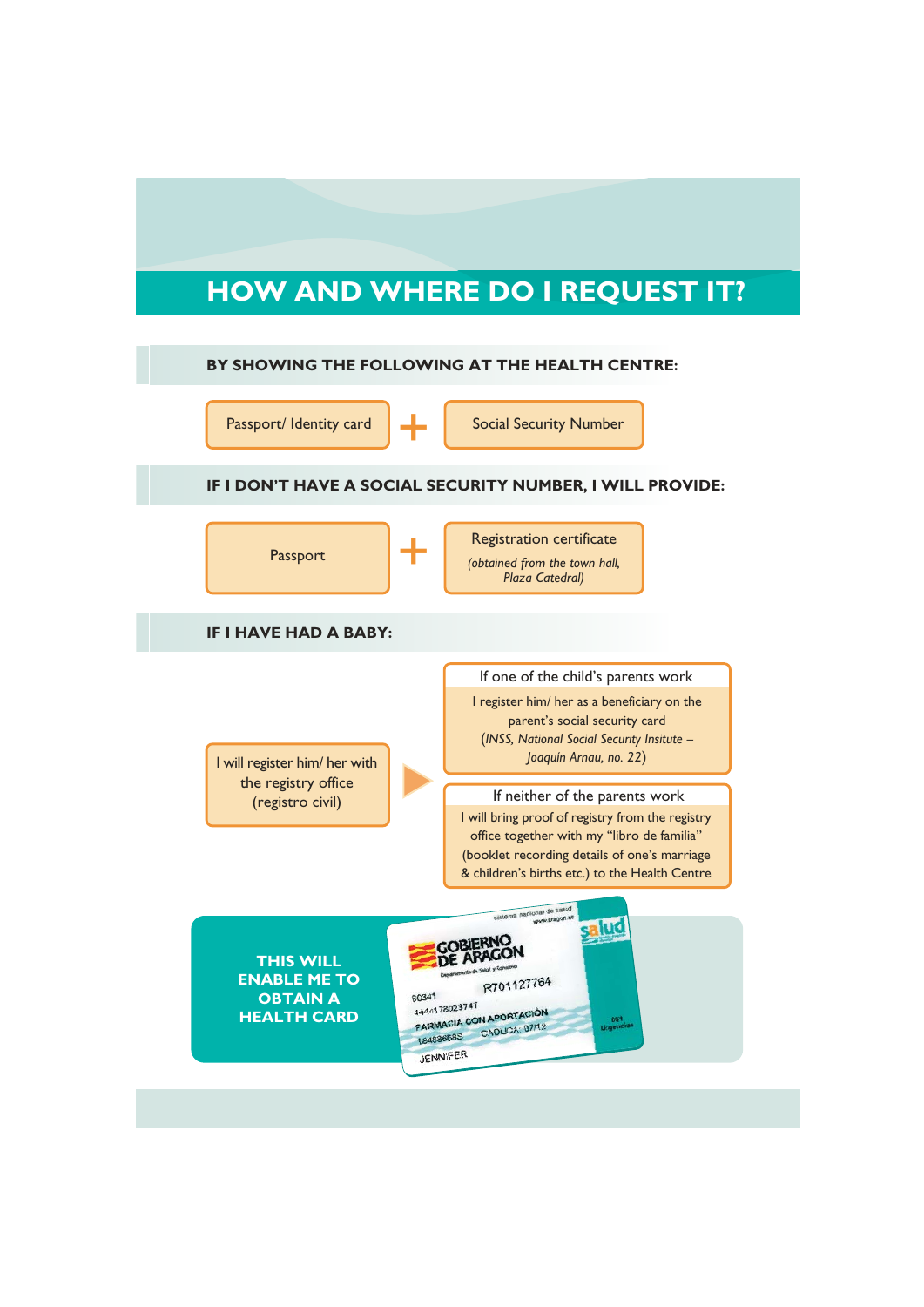## WHAT DO I DO WHEN

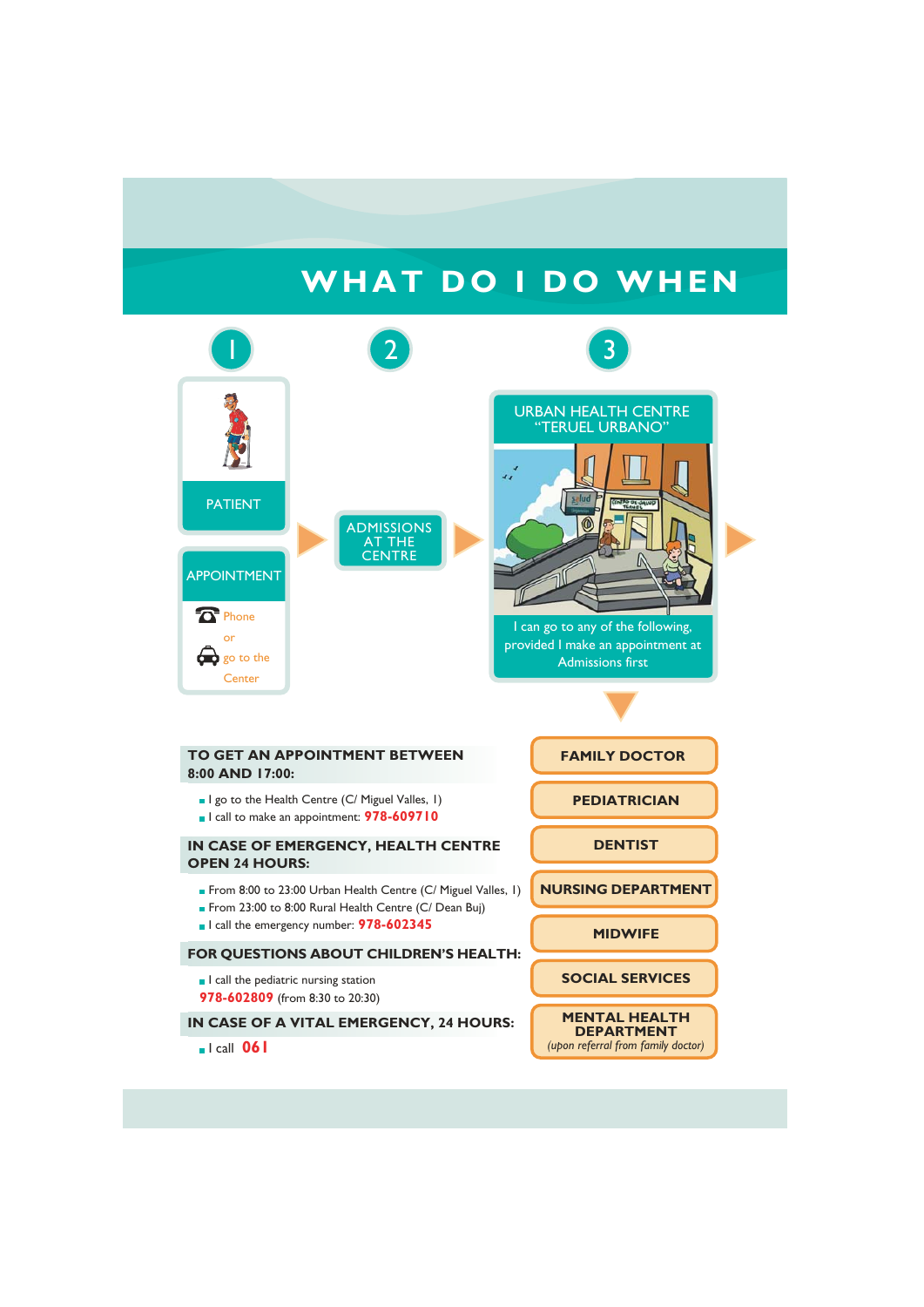# I WANT TO GO TO A DOCTOR?



**EMERGENCY SERVICES** 

**SUPPORT UNITS**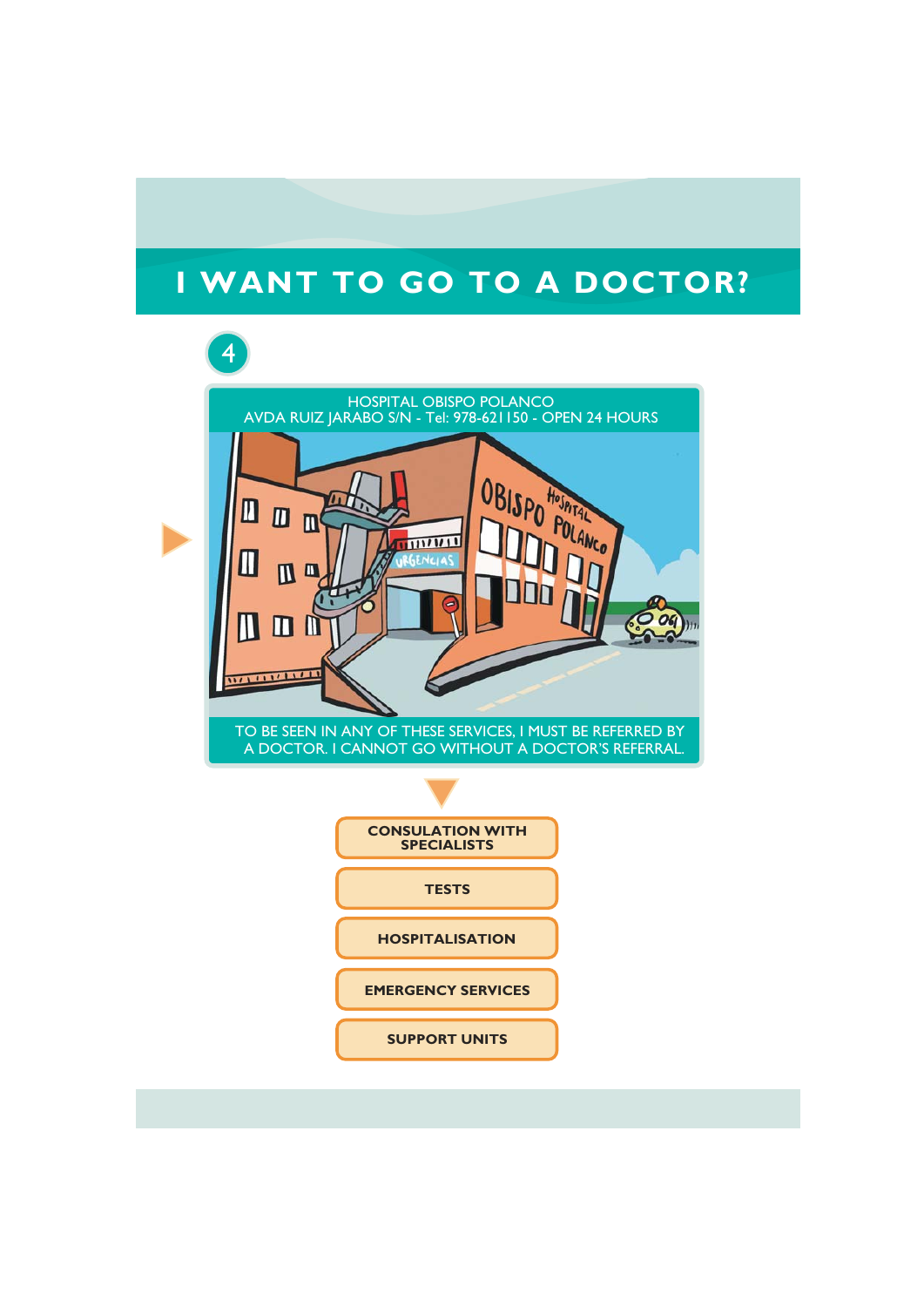## **WHICH SERVICES DOES THE HEALTH CENTRE PROVIDE?**

I can go to any of the Health Care Professionals at the Health Centre without a doctor's referral, with the exception of the Mental Health Unit, for which I need a referral from my family doctor.

## **FAMILY DOCTOR**

My family doctor looks after all my health problems from the age of 14. I can go to him/ her whenever I need to. He/ she will take care of my health problems, and if necessary, refer me to other appropriate Health Care Professionals or health centre.

## **PEDIATRICIAN**

A paediatrician will visit if I am under the age of 14. He/ she looks after my health and takes care of any illness I might have. The paediatric nurse looks after my development.

#### **NURSE**

Nurses are responsible for dressings, taking blood samples, giving injections and vaccines and for follow-up of chronic treatments and follow-up appointments ...

## **ADMISSIONS**

This department deals with all administrative and organizational aspects of the Centre's operations. They give me appointments, refer me to the various health services, and provide me with information, for example, about opening hours and access to health services.

### **SUPPORT UNITS AT THE HEALTH CENTRE**

## **MIDWIFE**

The midwife looks after care for women, including birth and maternity preparation and post-partum visits.

## MENTAL HEALTH

Mental health professionals deal with mental health problems requiring specific attention. They provide psychological and/ or psychiatric care.

# SOCIAL WORKERS

Social workers deal with health-related social problems. They examine my situation in order to give me guidance about services and resources available to me. They give me ongoing support.

#### **DENTISTRY**

Dentists do dental check-ups, pull teeth... It is recommended that you have a dental check-up.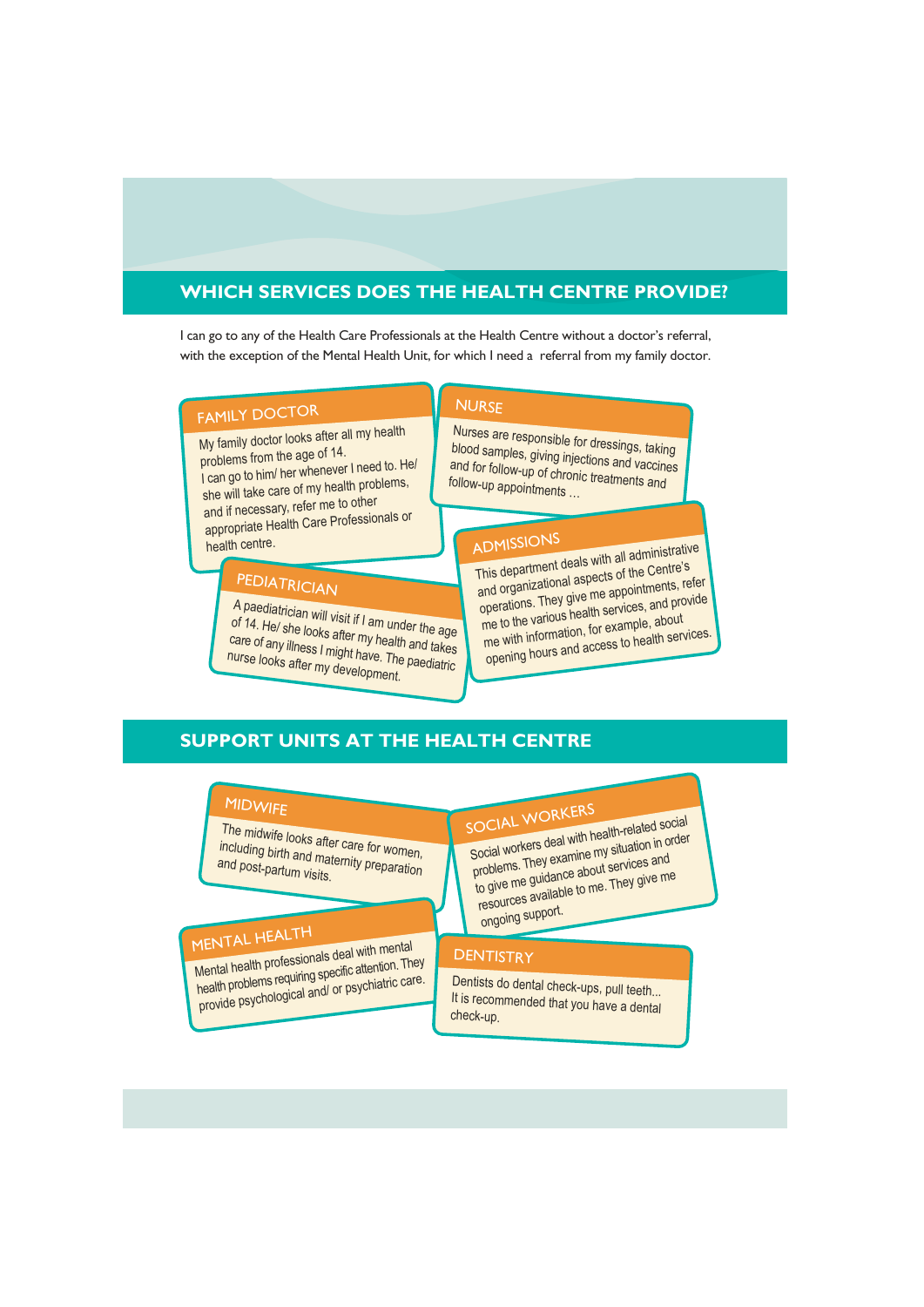### **WHICH SERVICES DOES THE HOSPITAL PROVIDE?**

## **EMERGENCY SERVICES**

This service only deals with emergencies. I will only use it if sent by my family doctor, the emergency doctor (061) or in the case of a real emergency.

## **HOSPITALISATION**

When I need to go into hospital - I will only ever go for medical reasons, my visit will be planned (I will be given a date), urgently if necessary. Once in hospital, I will be informed about all services available to me.

#### **DIAGNOSTIC AND ROUTINE TESTS**

Diagnostic and routine tests, such as x-rays, mammograms, electrocardiograms, are carried out whenever my family doctor or a specialist feels necessary to diagnose or follow-up an illness.





# **OUTPATIENT CONSULTATIONS**

All consultations with specialist doctors, such as traumatologists, gynaecologists, ophthalmologists ... are available to me at the hospital. It's always my family doctor who requisitions the consultation and the Health Centre then confirms the appointment.

#### **SUPPORT UNITS** (I will always ask for an appointment at the **Health Centre).**

The Family Guidance Centre (C.O.F. in Spanish) is located in the Hospital Obispo Polanco. The Health Centre will make an appointment for me, if I request one or if a doctor gives me a requisition.

# OUTPATIENT TREATMENT

The specialist doctor may prescribe chemotherapy, dialysis, rehabilitation etc. as needed.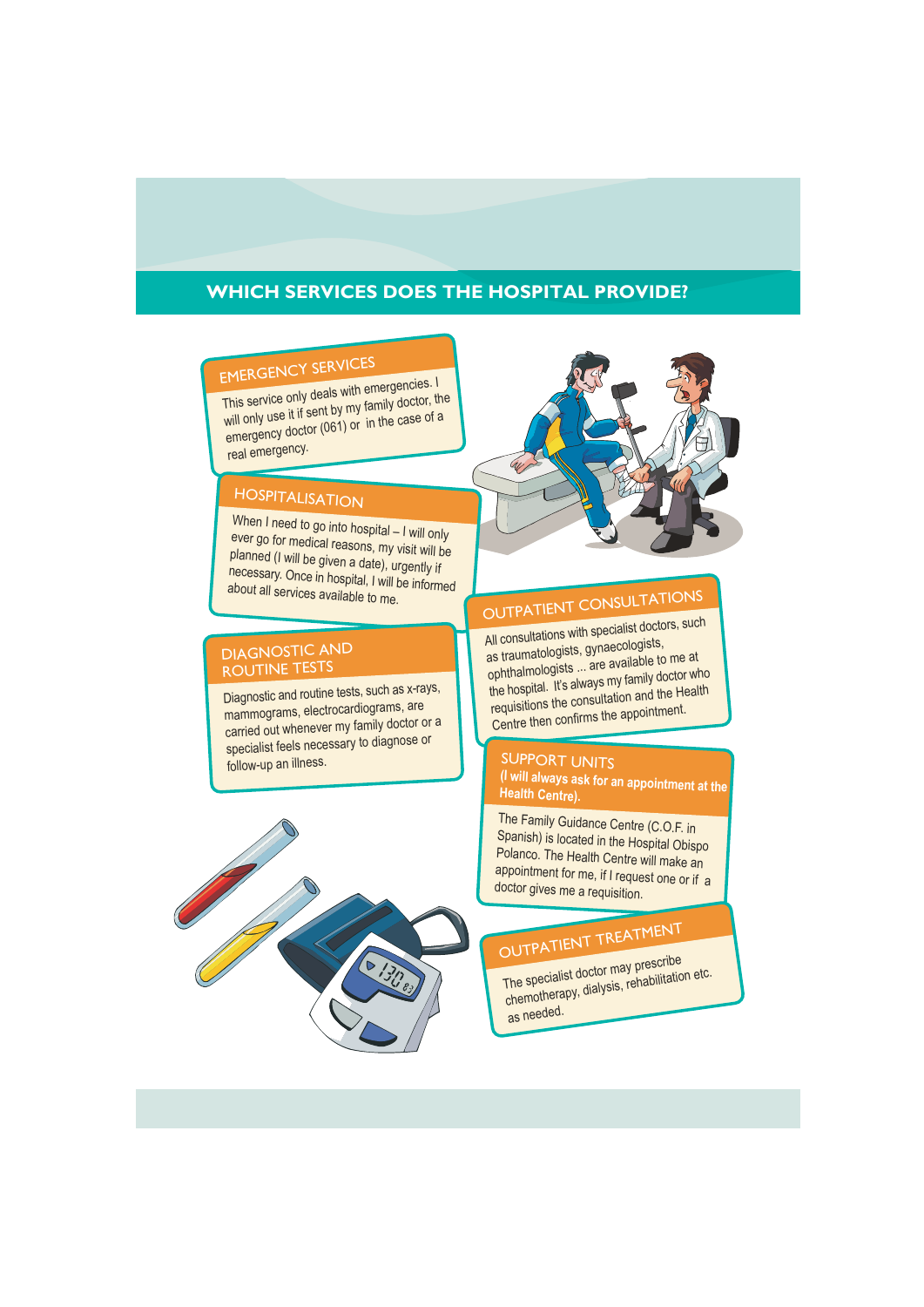### **RECOMMENDATIONS**

To see my family doctor or other healthcare professionals. I need to call to make an appointment. I need to arrive on time for the appointment and if I can't make it. I need to call ahead to cancel.

I will use my own health card. Using someone else's health card can lead to serious errors. If I loose my health card or change address. I must inform Admissions.

I will go to the doctor with whom I have an appointment and I must go at the arranged time.

I will arrange to go to the doctor accompanied by someone who speaks Spanish (not a child during school time. It's important that children not miss school).

If the doctor prescribes a treatment. I will ask questions as often as necessary until I fully understand what it involves. This is important for my health

If I need to justify the time I've taken off to go to the doctor. I will ask for a doctor's note during the visit with the doctor

> If I have a serious problem and can't wait until my appointment, I will contact Admissions and they will tell me which doctor will see me It will be up to my family doctor to tell me if I need to go Emergency at the hospital.

We understand that things are not always easy. We all must do our part and be patient.

If I plan to go back to my home country for a certain period of time. I will notify my family doctor in order not to interrupt my treatment.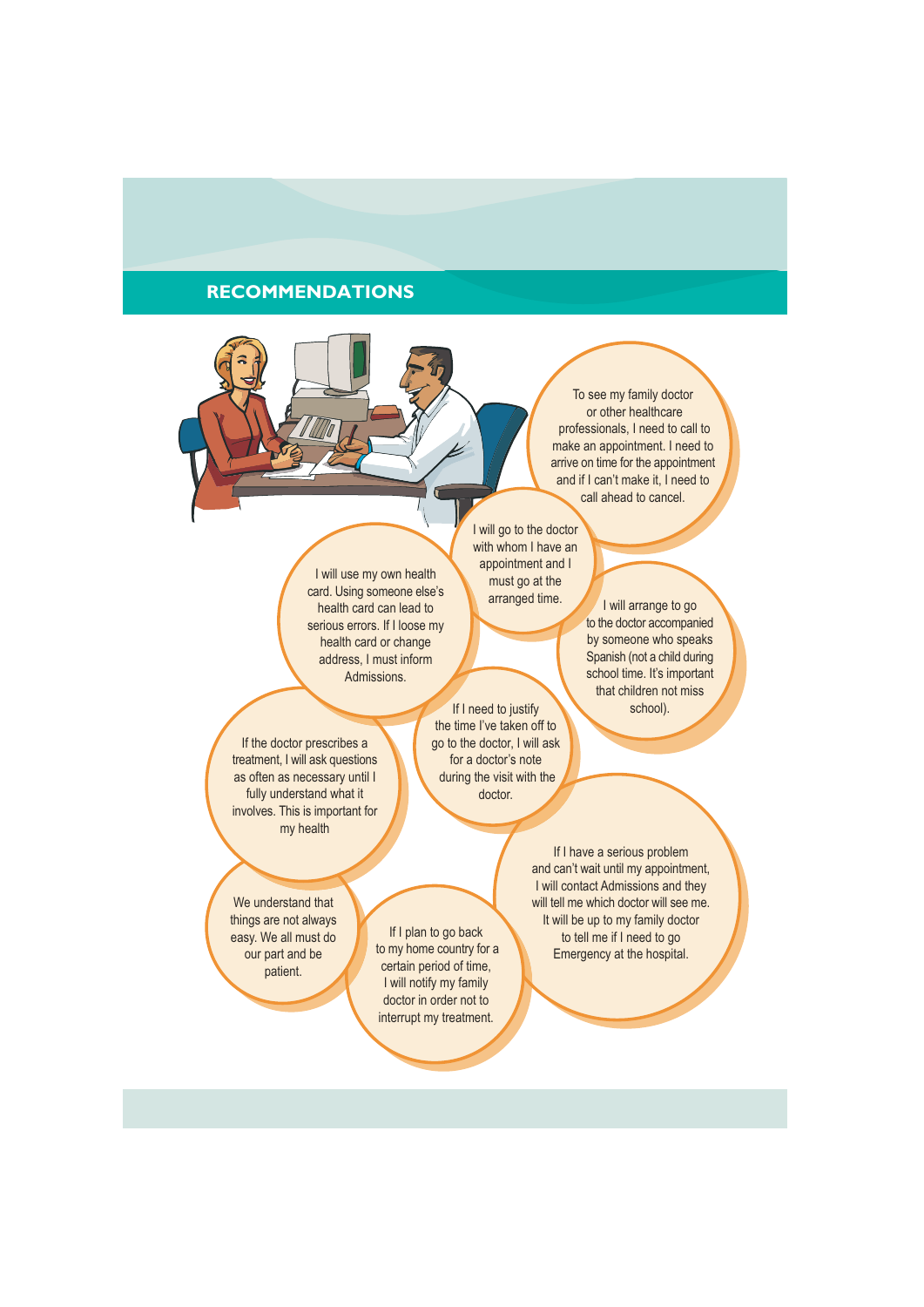### **THINGS TO REMEMBER WHILE IN HOSPITAL**



#### I will only go to Emergency:

- $\blacksquare$  If referred by my family doctor at the Health Centre
- If referred by the Emergency Services 061
- $\blacksquare$  In an emergency

#### When I'm admitted to hospital, I must respect the rules:

- Maximum 2 people will come to visit me (between 16:00 and 20:00). During the rest of the day, only 1 person may accompany the natient

- A family member or friend who comes to look after me overnight must use the armchairs provided for them in the rooms (they must not use beds or blankets on the floor).

- Children under the age of 12 may not visit.

- I may not be brought food from home. The diet provided by the hospital is part of the treatment. (there are 3 choices on the menu to choose from).

If I haven't requested a Health Card, I cannot be given an appointment to see a specialist

When I go for a diagnostic test, it's important to follow the instructions given (go on an empty stomach, stop taking my medication ...

If my family doctor feels I need to see a specialist at the hospital, He/ she will give me a requisition that I will hand in to the Admissions at the Health Centre. They will inform me of the day and time of my appointment at the hospital.

When I go see a specialist for the first time, I will try to bring all my medical file together with a list of any medication I'm taking.

If the patient is a child, he/ she must be accompanied by an adult at all times. We will try to ensure that the person who best understands the language and the course of treatment accompanies the child.

If I've had a baby, I will be given a birth certificate on the floor where the baby is born. I will take this birth certificate and the family book "libro de familia" to the Civil Registry to register the baby.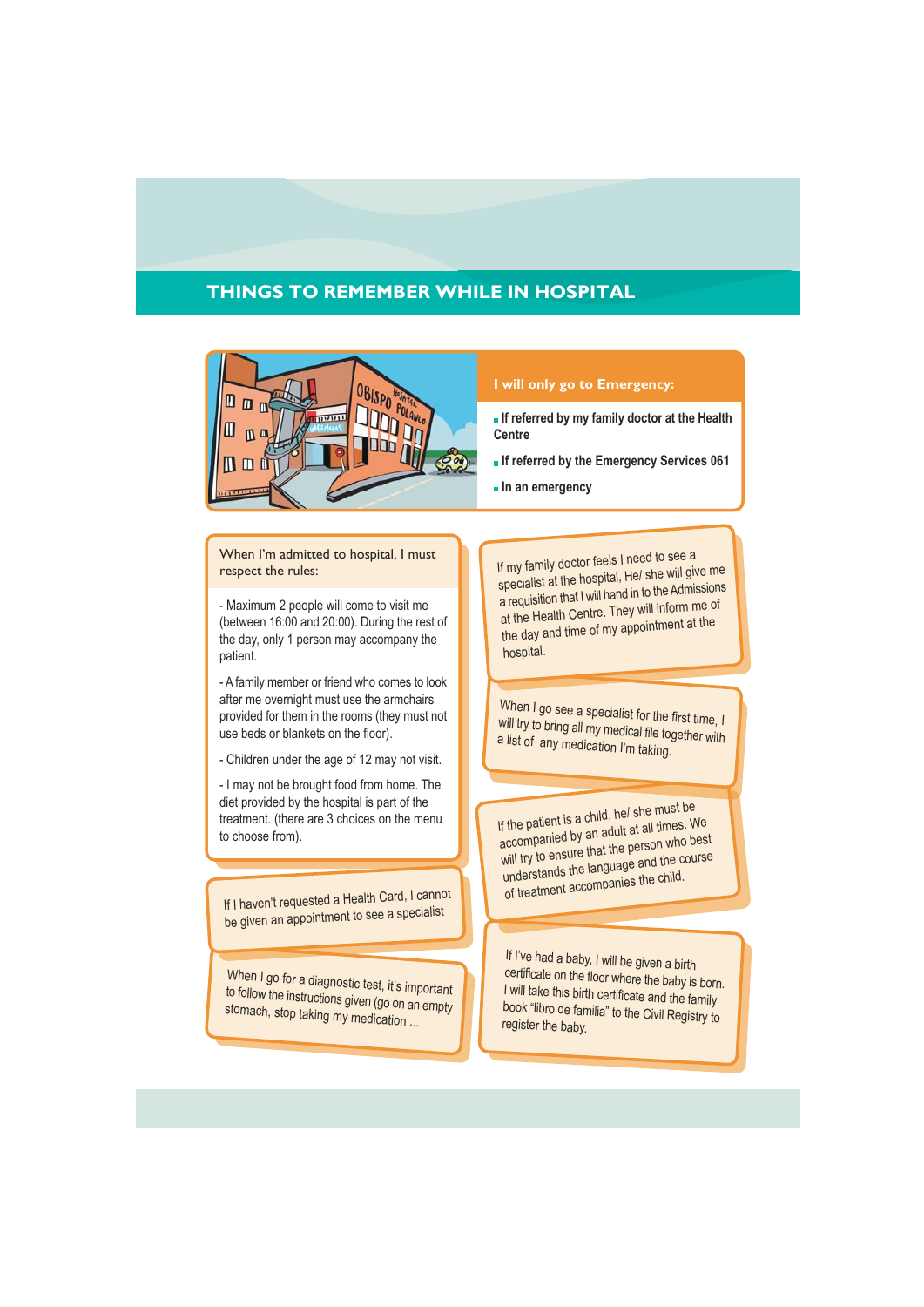### **SICK LEAVE**

#### DUE TO AN ACCIDENT IN THE WORKPLACE OR A WORK-**RELATED ILLNESS**

I will go to the medical service or accident co-operative in my company. If I cannot do my job, they will grant me sick leave for the necessary period of time until I am able to return to work

#### **DUE TO A COMMON ILLNESS:**

I will ask for an appointment at the Health Centre

If my illness prevents me from working, the doctor will give me a medical certificate (parte de baja) granting me sick leave (he/ she will confirm the sick leave after 3 days and if he/ she considers it necessary, he/ she will reconfirm the sick leave every 7 days until I am fit to return to work).

I must inform my employer of my sick leave, providing 1 of the copies of the medical certificate within three days. When the doctor says I am able to return to work, I will return the following day.

#### **RISKY PREGNANCY**

If i am pregnant and the doctor feels that working entails a risk to my health, he/ she may grant me sick leave. If I am on sick leave at the time when I give birth. I will inform the hospital staff.

#### **MATERNITY LEAVE**

After giving birth, i am entitled to 16 weeks off work.

l can request sick leave up to 10 weeks before giving birth.

#### **DUE TO MATERNITY:**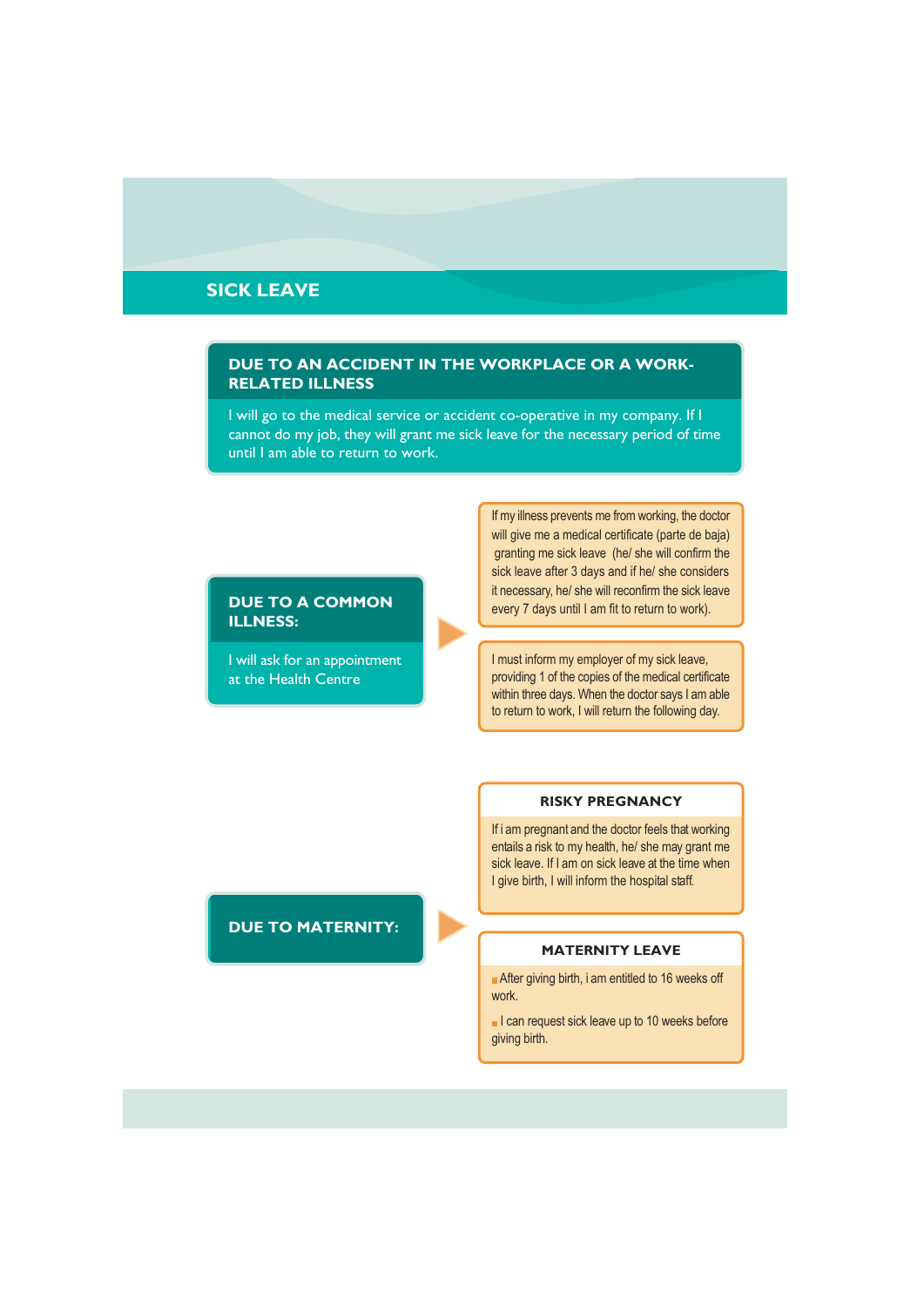### **MEDICAL TREATMENT**



The majority of medical treatments are subsidised by the social security system.

I will receive a 60% discount on medication at the pharmacy with my prescription and health card.



#### **USE OF HEALTH SERVICES TRANSPORT (AMBULANCE)**

I will be transported by ambulance only when I have health problems which prevent me from travelling from my home to the health centre in a normal vehicle. If a doctor does not order a transfer by ambulance for me, I will organise my own trip home (public transport, car or taxi).

If I require treatment outside of Teruel, I can request financial assistance. I can obtain information at the Social Services Unit at the Health Centre and at the Hospital.